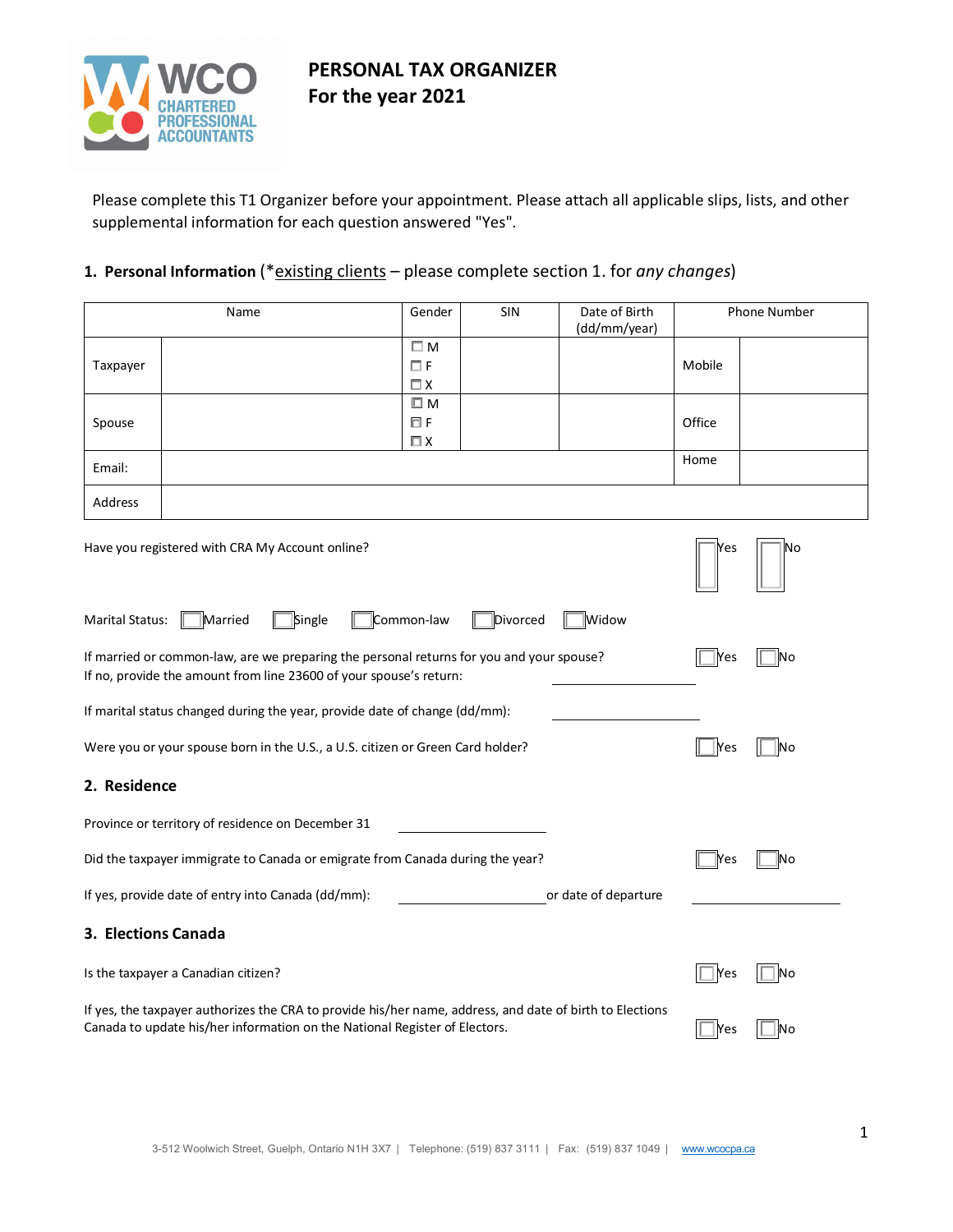

### **4. Foreign Reporting** (excludes personal use-use property, such as a property used exclusively for vacation)

| Did the taxpayer own or hold foreign property with a total cost between CAN\$100,000 and CAN\$250,000<br>at any time during the year?<br>If yes, provide the total foreign income and capital gains earned during the year | <b>Nes</b> | lΝo |
|----------------------------------------------------------------------------------------------------------------------------------------------------------------------------------------------------------------------------|------------|-----|
| Did the taxpayer own or hold foreign property with a total cost of more than CAN\$250,000 at any time<br>during the year?                                                                                                  | Yes        | No  |
| If yes, provide a detailed list by foreign property / asset of income and capital gains earned during the year                                                                                                             |            |     |
| Did the taxpayer, or together with family members, have a 10 percent or more interest in a non-resident<br>corporation.<br>If yes, contact us to discuss the relevant information required to prepare the tax form T1134.  | lYes       | No  |
| Did the taxpayer receive a contribution from or make a contribution to a foreign trust?<br>If yes, contact us to discuss the relevant information required to prepare the tax forms T1142 / T1141.                         | Yes        | lNo |
| 5. Change in Personal or Financial Situation during the Year                                                                                                                                                               |            |     |
| Did the taxpayer declare bankruptcy during the year?<br>If yes, date bankruptcy was declared: (dd/mm):                                                                                                                     | Yes        |     |

### **6. Dependents**

| Name | Relationship | Date of Birth<br>(mm/dd/year) | SIN | Physically or<br>Mentally<br>Infirmed?<br>(Y/N) | Income | Child Care<br>Expenses?<br>(Y/N) |
|------|--------------|-------------------------------|-----|-------------------------------------------------|--------|----------------------------------|
|      |              |                               |     |                                                 |        |                                  |
|      |              |                               |     |                                                 |        |                                  |
|      |              |                               |     |                                                 |        |                                  |
|      |              |                               |     |                                                 |        |                                  |
|      |              |                               |     |                                                 |        |                                  |

Canada Child Care Benefit (CCB) recipient? Yes No Service Service Service Service Service Service Service Service Service Service Service Service Service Service Service Service Service Service Service Service Service Serv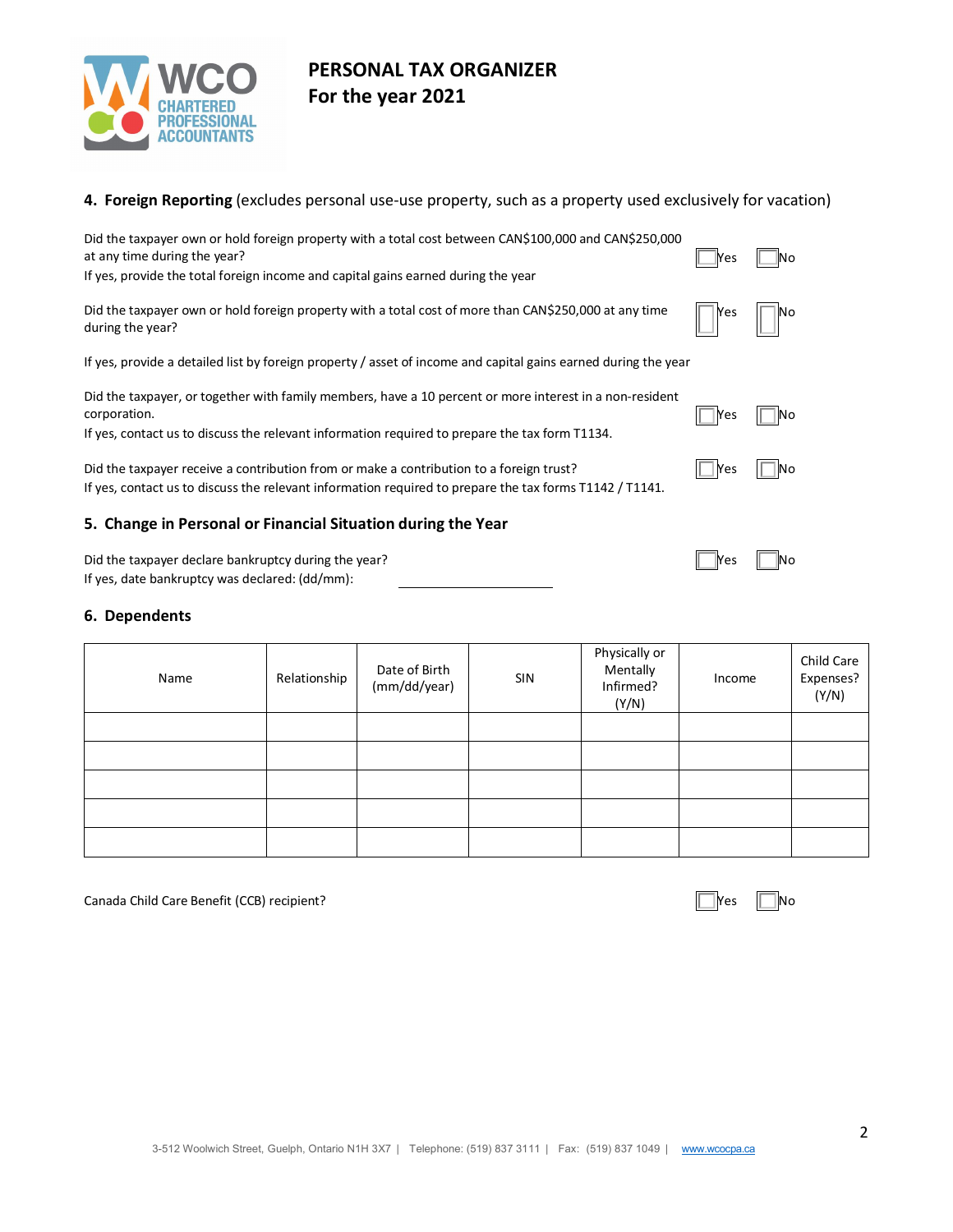

| 7. General Income/Deductions                                                                                                                               |            |          |
|------------------------------------------------------------------------------------------------------------------------------------------------------------|------------|----------|
| T4 slips—Employment income?                                                                                                                                | <b>Yes</b> | Νo       |
| T4A-Commission and self-employment?<br>-Canada emergency or recovery benefits?                                                                             | Yes<br>Yes | No<br>No |
| T4E-Employment insurance benefits?                                                                                                                         | Yes        | No       |
| T5007-Social assistance, workers compensation or net federal supplement?                                                                                   | Yes        | No.      |
| Employment income, taxable benefits or other income (e.g. tips and gratuities) not shown on the T4 slip?                                                   |            |          |
| Union and profession dues<br>If yes, please provide:                                                                                                       | Yes        | No       |
| Name of Organization<br>Amount                                                                                                                             |            |          |
|                                                                                                                                                            |            |          |
| List of child care expenses, with receipts, for each child under the age of 17 or eligible for the Disability<br>Tax Credit?                               | Yes        | No       |
| List of moving expenses paid in the year, only if you moved to be 40 kms closer to a new work, business<br>location or school?                             | Yes        | No       |
| List of spousal support payments made or received?<br>If yes, provide copy of relevant agreement and amendments that have not been previously given to us. | Yes        | No       |
| List of deductible employment expenses?<br>If yes, provide the completed form T2200S from the taxpayers' employer to use detailed method                   | Yes        | No       |
| Work from home due to COVID-19?<br>If yes, provide the number of days worked from home to use temporary flat rate method                                   | <b>Nes</b> | No       |
| Student loan interest?                                                                                                                                     | Yes        | Νo       |
| Did you purchased your first home for the first time homebuyer's credit?                                                                                   |            | No       |
| 8. Pension Income                                                                                                                                          |            |          |
| T4A-Pension, retirement, and annuity income?                                                                                                               | <b>Yes</b> | No       |
| T4AP-Canada pension plan benefits?                                                                                                                         | <b>Yes</b> | No       |

T4A(OAS)—Old age security pension slip/foreign pensions? The No No No No No No No

T4A(RCA)—Retirement compensation arrangements? No example and the set of the set of the No example are not the No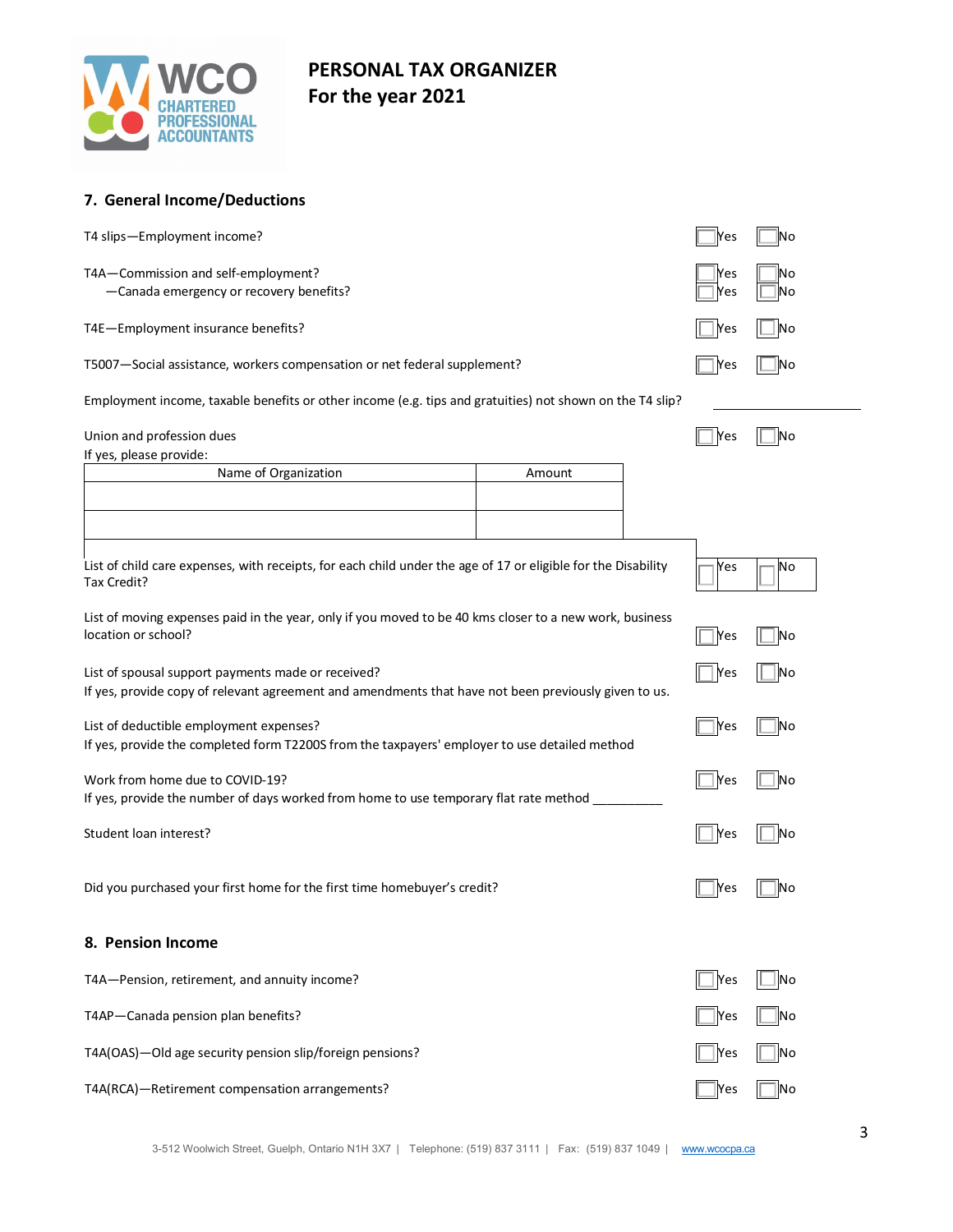

| T4RSP-Registered retirement savings plan income?                                                     | $\Box$ Yes | <b>No</b>    |
|------------------------------------------------------------------------------------------------------|------------|--------------|
| T4RIF-Registered retirement income fund income?                                                      | $\Box$ Yes | 1No          |
| Does the taxpayer elect to split eligible pension income with his/her spouse or common-law partner?  | ll lYes    | $\square$ No |
| 9. Investment income                                                                                 |            |              |
| T3-Income from trust allocations?                                                                    | l Yes      |              |
| T5-Investment income?                                                                                | $\Box$ Yes | l No         |
| T5013 - Partnership income?                                                                          | $\Box$ Yes | $\Box$ No    |
| T5008-Income from securities transactions?                                                           | Yes        | No           |
| Did the taxpayer dispose of property or investments during the year (excluding principal residence)? | $ $ Yes    | <b>No</b>    |

#### If yes, provide the following details in a separate list: *(Note: The taxpayer's broker should be able to provide a realized gains and losses schedule that provides these details)*

| Description of Property and<br>Quantity | Date Acquired<br>(mm/dd/year) | Disposal Date<br>(mm/dd/year) | Sales Proceeds | Cost | Expenses on<br>Disposal |
|-----------------------------------------|-------------------------------|-------------------------------|----------------|------|-------------------------|
|                                         |                               |                               |                |      |                         |
|                                         |                               |                               |                |      |                         |
|                                         |                               |                               |                |      |                         |

Did the taxpayer sell a principal residence during the year?  $\Box$  Yes  $\Box$  No

If the property was taxpayer's principal residence for all years owned, provide the following information:

a) If the property was taxpayer's principal residence for all years owned, provide the following information:

| Description and Address | Date Acquired | Sale Proceeds |
|-------------------------|---------------|---------------|
|                         |               |               |
|                         |               |               |

#### b) If the property was not taxpayer's principal residence for all years owned, provide the following information:

| Description and Address | Date Acquired | Date of Disposal<br>(dd/mm) | Sale Proceeds | Original Cost |
|-------------------------|---------------|-----------------------------|---------------|---------------|
|                         |               |                             |               |               |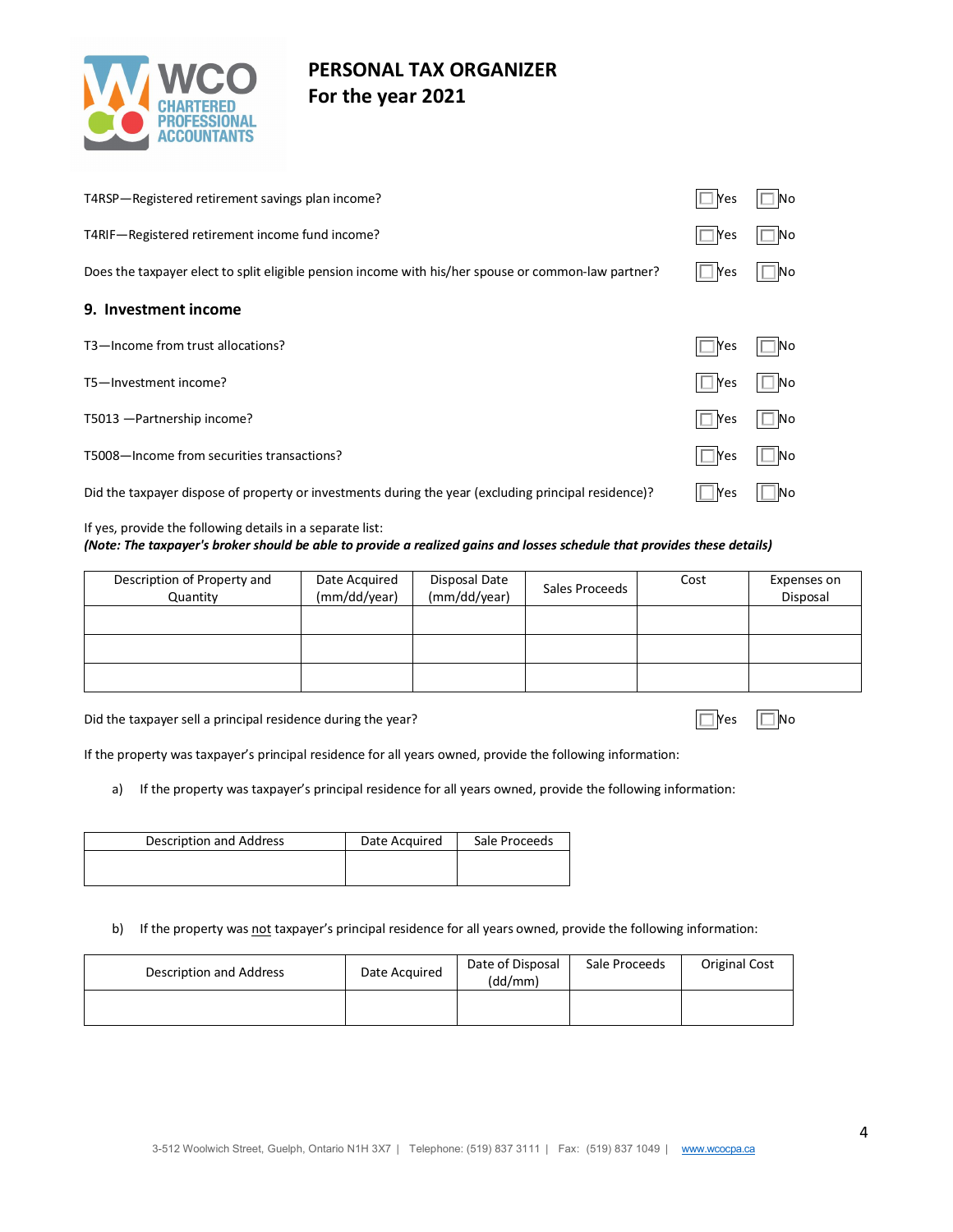

| Expenses on<br>disposal                                                                                                                    | Adjust cost base<br>at time of<br>disposition<br>(original cost<br>plus capital              | If owned prior<br>to 1982, fair<br>market value on<br>Dec 31, 1981 | If owned prior<br>to 1982,<br>adjusted cost<br>base on Dec 31,<br>1981 | Years the<br>property was<br>designated as a<br>principal<br>residence |     |    |
|--------------------------------------------------------------------------------------------------------------------------------------------|----------------------------------------------------------------------------------------------|--------------------------------------------------------------------|------------------------------------------------------------------------|------------------------------------------------------------------------|-----|----|
|                                                                                                                                            | additions)                                                                                   |                                                                    |                                                                        |                                                                        |     |    |
| Interest paid to earn<br>investment income                                                                                                 |                                                                                              | Management fees (non-<br>registered accounts only)                 |                                                                        | Deductible<br>accounting/legal fees                                    |     |    |
|                                                                                                                                            | 10. Self-Employment/Business Income                                                          |                                                                    |                                                                        |                                                                        |     |    |
|                                                                                                                                            | Financial statement(s)/schedule of revenue and expenses attached?                            |                                                                    |                                                                        |                                                                        | Yes | No |
| If the taxpayer used a vehicle for business, are the vehicle expenses and both total and business mileage<br>attached?                     |                                                                                              |                                                                    |                                                                        |                                                                        |     | No |
| If the taxpayer used a portion of his/her home for business, are the home expenses and both total and<br>business square footage attached? | Yes                                                                                          | No                                                                 |                                                                        |                                                                        |     |    |
|                                                                                                                                            | Is a list of all asset additions and disposals (including cars, equipment, etc.) attached?   |                                                                    |                                                                        |                                                                        | Yes | No |
| 11. Rental Income                                                                                                                          |                                                                                              |                                                                    |                                                                        |                                                                        |     |    |
|                                                                                                                                            | If the taxpayer owned rental property, is a statement of rental income attached?             |                                                                    |                                                                        |                                                                        | Yes | Νo |
|                                                                                                                                            | Does the taxpayer also live in the rental property (in which case no CCA should be claimed)? |                                                                    |                                                                        |                                                                        | Yes | Νo |
| 12. RRSP/PRPP Contributions                                                                                                                |                                                                                              |                                                                    |                                                                        |                                                                        |     |    |
|                                                                                                                                            | Receipts for contributions made attached?                                                    |                                                                    |                                                                        |                                                                        | Yes | Νo |
| Were any amounts withdrawn or repaid during the year to a home buyers' plan or a lifelong learning<br>plan?                                |                                                                                              |                                                                    |                                                                        |                                                                        |     | No |
| 13. Tax Credits                                                                                                                            |                                                                                              |                                                                    |                                                                        |                                                                        |     |    |
|                                                                                                                                            | T2202A-Tuition amount for taxpayer?                                                          |                                                                    |                                                                        |                                                                        | Yes | No |
| T2202A-Tuition amount claimed on transfer from dependent (T2202A slip must be signed)                                                      |                                                                                              |                                                                    |                                                                        |                                                                        |     | No |
| TL-11A - Tuition amount for taxpayer attending a university outside of Canada (full time students only)?<br>Yes                            |                                                                                              |                                                                    |                                                                        |                                                                        |     | No |

Receipts for charitable donations or donations made by way of gifting an item in kind?  $\Box$  Yes  $\Box$  No

Receipts and listing of all medical expenses paid in the year for taxpayer, spouse, and dependents?  $\Box$  Yes  $\Box$  No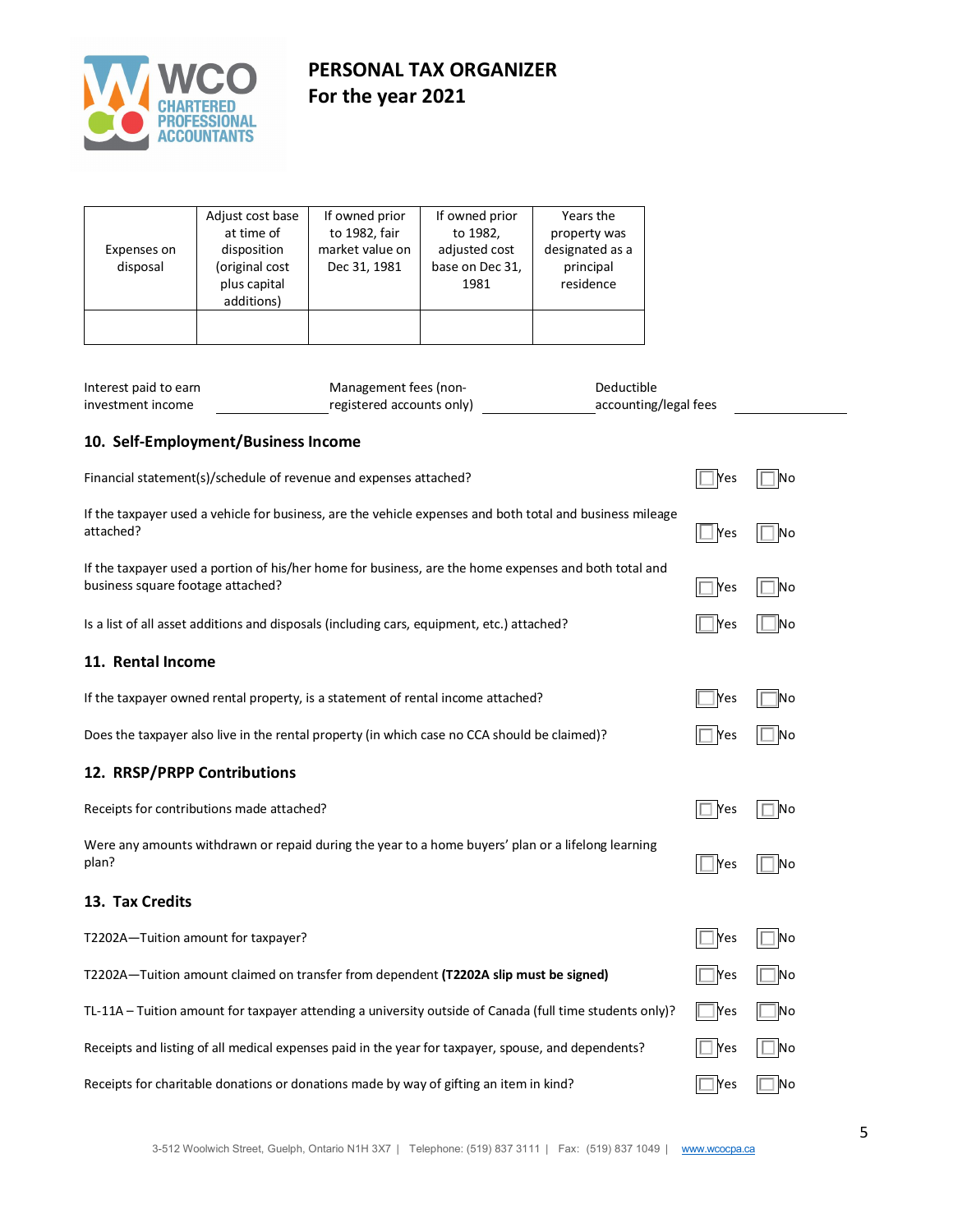

| Receipts for political contributions?                                                                                                                                                                                          |                                         | Yes                 | `lNo                    |            |                                                                              |
|--------------------------------------------------------------------------------------------------------------------------------------------------------------------------------------------------------------------------------|-----------------------------------------|---------------------|-------------------------|------------|------------------------------------------------------------------------------|
| List of eligible teaching supplies purchased (for teachers and early childhood educators only)?                                                                                                                                |                                         |                     |                         | Yes        | $\Box$ No                                                                    |
| Public transit passes for travel by Ontario seniors only (receipts/details)?                                                                                                                                                   |                                         |                     |                         | Yes        | $\Box$ No                                                                    |
| Information pertaining to the purchase of a new home to claim the first-time home buyer's amount?                                                                                                                              |                                         |                     |                         | Yes        | $\Box$ No                                                                    |
| Is the taxpayer eligible to claim the disability amount?<br>If yes, provide a completed form T2201E, unless it has been previously supplied to us.                                                                             | Yes                                     | No                  |                         |            |                                                                              |
| Receipts for eligible expenses for improvement to your principal residence to allow a senior to gain access<br>to, or be more mobile/functional with the home (must be eligible for the disability tax credit)?                | Yes                                     | No                  |                         |            |                                                                              |
| Property taxes/rent paid in the year and landlord/municipality?<br>If yes, provide a copy of the assessment and / or rent receipt that provides proof of payment and includes the following:                                   |                                         |                     |                         | Yes        | ∐No                                                                          |
| Name of Landlord<br>Amount                                                                                                                                                                                                     |                                         | <b>Municipality</b> |                         |            |                                                                              |
| 14. Ontario Trillium Benefit                                                                                                                                                                                                   |                                         |                     |                         |            |                                                                              |
| Have you received the Ontario senior homeowners' property tax grant in 2021?                                                                                                                                                   |                                         |                     |                         |            | No.                                                                          |
| Did you reside in a designated student residence in 2021?                                                                                                                                                                      |                                         |                     |                         | Yes        | No                                                                           |
| Did you have a qualified dependent in 2021?                                                                                                                                                                                    |                                         |                     |                         | Yes        | ∐ No                                                                         |
| Did you reside in a principal residence in Northern Ontario on December 31?                                                                                                                                                    |                                         |                     |                         | Yes        | _∣ No                                                                        |
| If, on December 31, you and your spouse or common-law partner occupied separate principal residences for<br>medical reasons, and you are choosing to apply for the OEPTC, the NOEC, or the OSHPTG individually, tick this box. |                                         |                     |                         |            |                                                                              |
| Involuntary separation - Enter the address of your spouse or common-law partner:                                                                                                                                               |                                         |                     |                         |            |                                                                              |
| Amount paid for a principal residence for 2021                                                                                                                                                                                 |                                         |                     |                         |            |                                                                              |
| Data transferred to the spouse                                                                                                                                                                                                 |                                         |                     |                         | <b>Yes</b> | No                                                                           |
| Principal residence - Address                                                                                                                                                                                                  | Number of<br>months resident<br>in 2021 | *Type of<br>amount  | Amount paid for<br>2021 |            | Name of landlord,<br>municipality or supplier<br>to whom payment was<br>made |
|                                                                                                                                                                                                                                |                                         |                     |                         |            |                                                                              |

\**Type of amount*: Rent / Property tax / Home energy costs for your principal residence on a reserve in Ontario / Accommodation in a public or non-profit long-term care home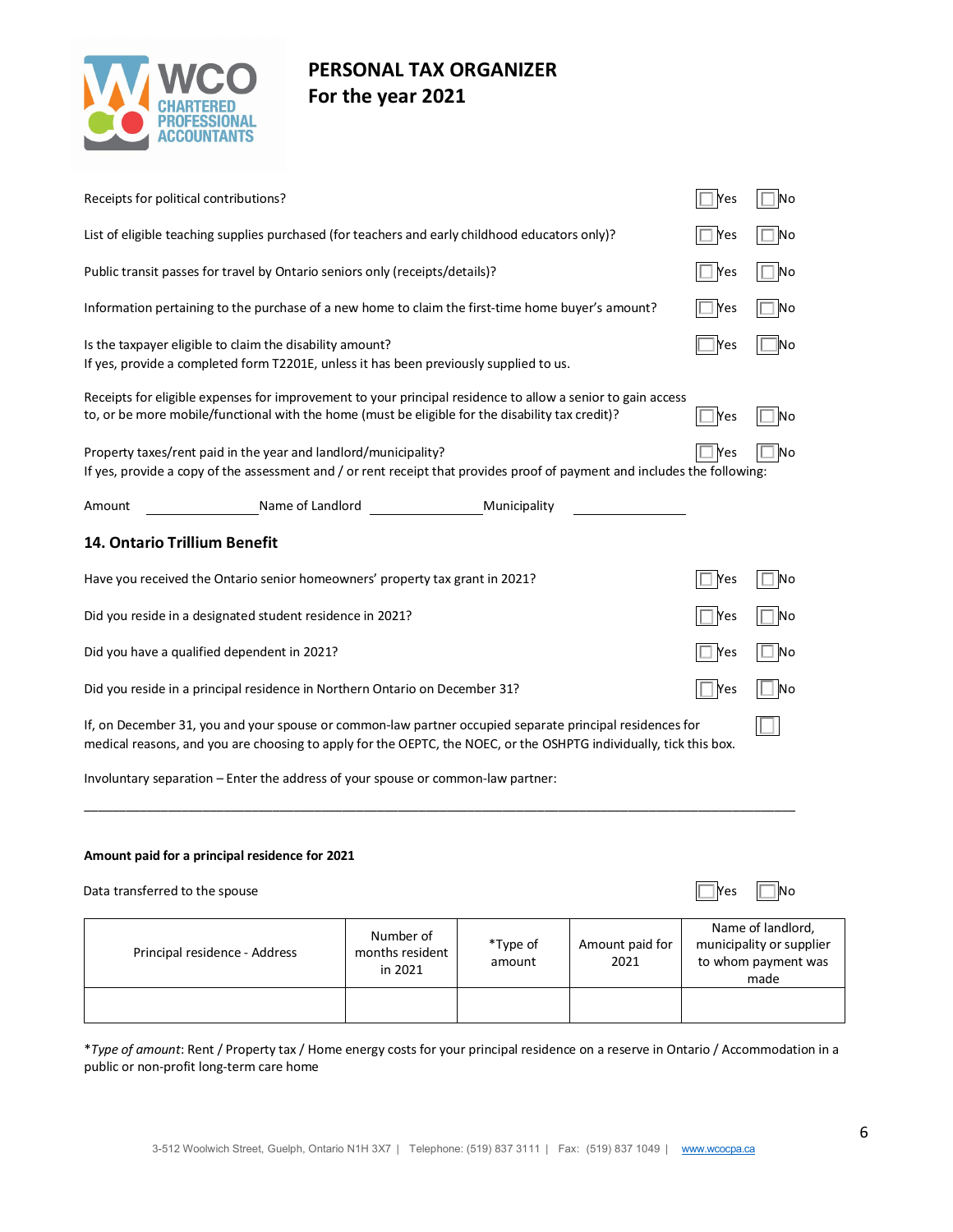

## **15. Prior Year Tax Return Information/Correspondence**

| Is a copy of the Notice of Assessment for last year's tax return attached?                                                        | $\Box$ Yes $\Box$ No |  |
|-----------------------------------------------------------------------------------------------------------------------------------|----------------------|--|
| If new to the firm, have prior tax returns and corresponding Notices of Assessment been provided to us.                           | $\Box$ Yes $\Box$ No |  |
| Is a copy of any other correspondence from the Canada Revenue Agency attached?                                                    | $\Box$ Yes $\Box$ No |  |
| Where instalments paid for the year current tax year?<br>If yes, attached the installment statement and what was the amount paid: | $\Box$ Yes $\Box$ No |  |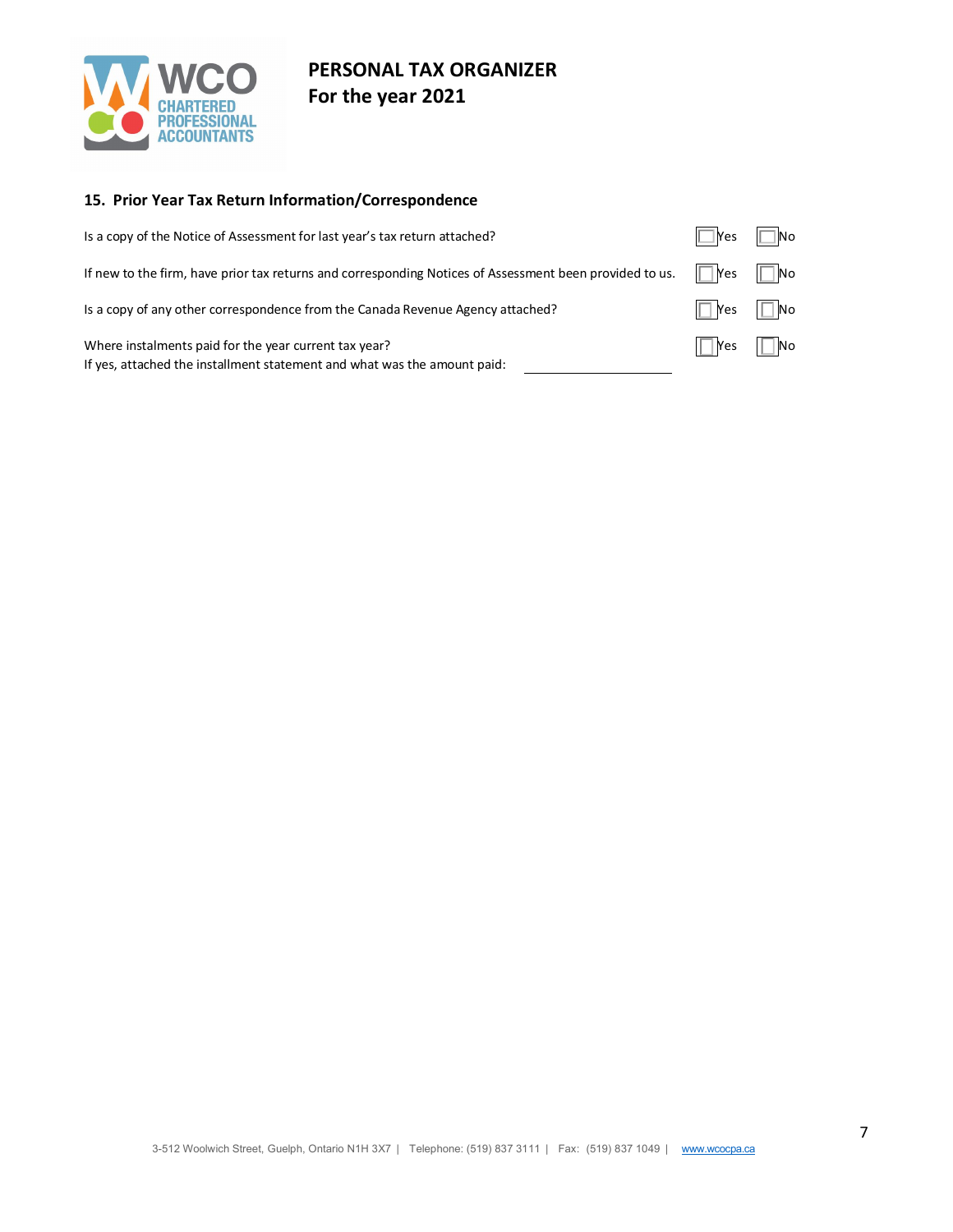

### **Appendix A - Self Employed Revenue and Expenses Schedule**

Note - If taxpayer is registered for HST, then revenue and expenses should exclude HST. If taxpayer has elected to use the Quick method in calculating HST or is not registered for HST then expenses should include HST.

Is your business registered for HST?? (Y/N)  $\Box$ 

If you are registered for HST, your HST Number: \_\_\_\_\_ \_\_\_ RT0001

If you provided an HST number, would you like us to file your HST return for you? (Y/N) - if no, please provide copies of HST returns filed to ensure consistency with your T1 return



Please add up all figures and only enter the summarized amounts below or alternatively attach a copy of your financial statements if you use an accounting software. If you have more than one business, please complete a separate worksheet for each business. Do not provide supporting documents, such as invoices, to us, however, you must keep all receipts for your records in case CRA request copies.

| Description                                                         | Amount (\$) | HST(S) |
|---------------------------------------------------------------------|-------------|--------|
| Revenue                                                             |             |        |
| Operating expense (only if business related)                        |             |        |
| Material purchases                                                  |             |        |
| Subcontracts                                                        |             |        |
| Advertising & promotion, including gifts                            |             |        |
| Restaurants (list 100% here, 50% will be claimed) (no single meals) |             |        |
| <b>Bad debts</b>                                                    |             |        |
| <b>Business insurance</b>                                           |             | n/a    |
| Interest                                                            |             | n/a    |
| Loan interest, line of credit interest for business loans           |             | n/a    |
| Membership fees & union dues (please attach receipts)               |             |        |
| Newspapers, magazines, periodicals & trade publications             |             |        |
| Professional development & training                                 |             |        |
| Computer software                                                   |             |        |
| Office expenses                                                     |             |        |
| Office supplies, stationery, printing, business cards               |             |        |
| Computer supplies, printer supplies                                 |             |        |
| Supplies                                                            |             |        |
| Legal and accounting                                                |             |        |
| Management fees, agent fees, commissions                            |             |        |
| Office rent                                                         |             |        |
| Equipment rent                                                      |             |        |
| Repairs & maintenance to equipment, computers, etc.                 |             |        |
| Salaries (including employer's contributions)                       |             |        |
| Commissions paid, allowances, bonuses                               |             |        |
| Business travel (train, airfare, hotel, car rental)                 |             |        |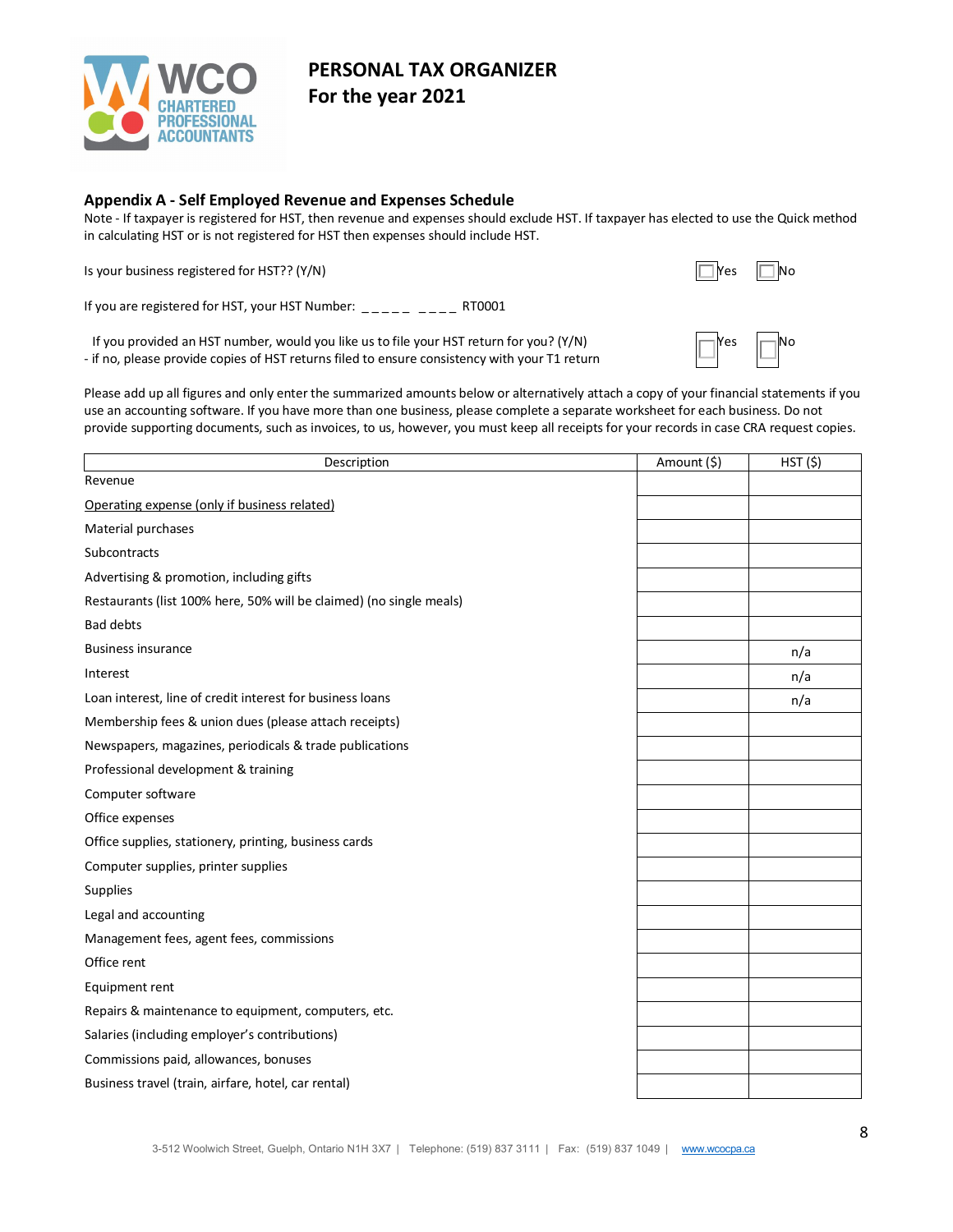

| Single meal restaurant receipts (out of town only)                               |     |
|----------------------------------------------------------------------------------|-----|
| Taxi, TTC, public transit                                                        |     |
| Telephone (business or fax line only, not home line)                             |     |
| Utilities for rented space                                                       |     |
| Cell phone                                                                       |     |
| Courier & postage                                                                |     |
| Assets purchased this year: Equipment and furniture                              |     |
| Assets purchased this year: Computer hardware                                    |     |
| Assets purchased this year: Computer software                                    |     |
| Assets purchased this year: Other                                                |     |
| Research costs                                                                   |     |
| Internet fees                                                                    |     |
| <b>Bank charges</b>                                                              | n/a |
| Private health insurance premiums                                                | n/a |
| Other expenses related to your business, not listed above (please detail below): |     |
|                                                                                  |     |
|                                                                                  |     |
|                                                                                  |     |
|                                                                                  |     |
|                                                                                  |     |

#### Business use of car:

| <b>Business KM:</b>     | Total KM: | <b>Business %</b> |
|-------------------------|-----------|-------------------|
|                         |           |                   |
|                         |           |                   |
| Year & Make of vehicle: |           |                   |

Date Acquired (dd/mm/yy): Cost (not incl. GST/HST):

GST/HST amount:

(note: please provide a copy of lease or purchase agreement for 2021 acquisitions; if financed, please provide the documentation)

| (List 100% of these car expenses):       | Amount (\$) | HST(S) |
|------------------------------------------|-------------|--------|
|                                          |             |        |
| Vehicle gas                              |             |        |
| Vehicle parking-business only            |             |        |
| Vehicle repairs and maintenance          |             |        |
| Vehicle insurance                        |             | n/a    |
| Vehicle/driver license                   |             | n/a    |
| Vehicle lease payments                   |             |        |
| Number of months leased during the year: |             |        |
| Vehicle car washes                       |             |        |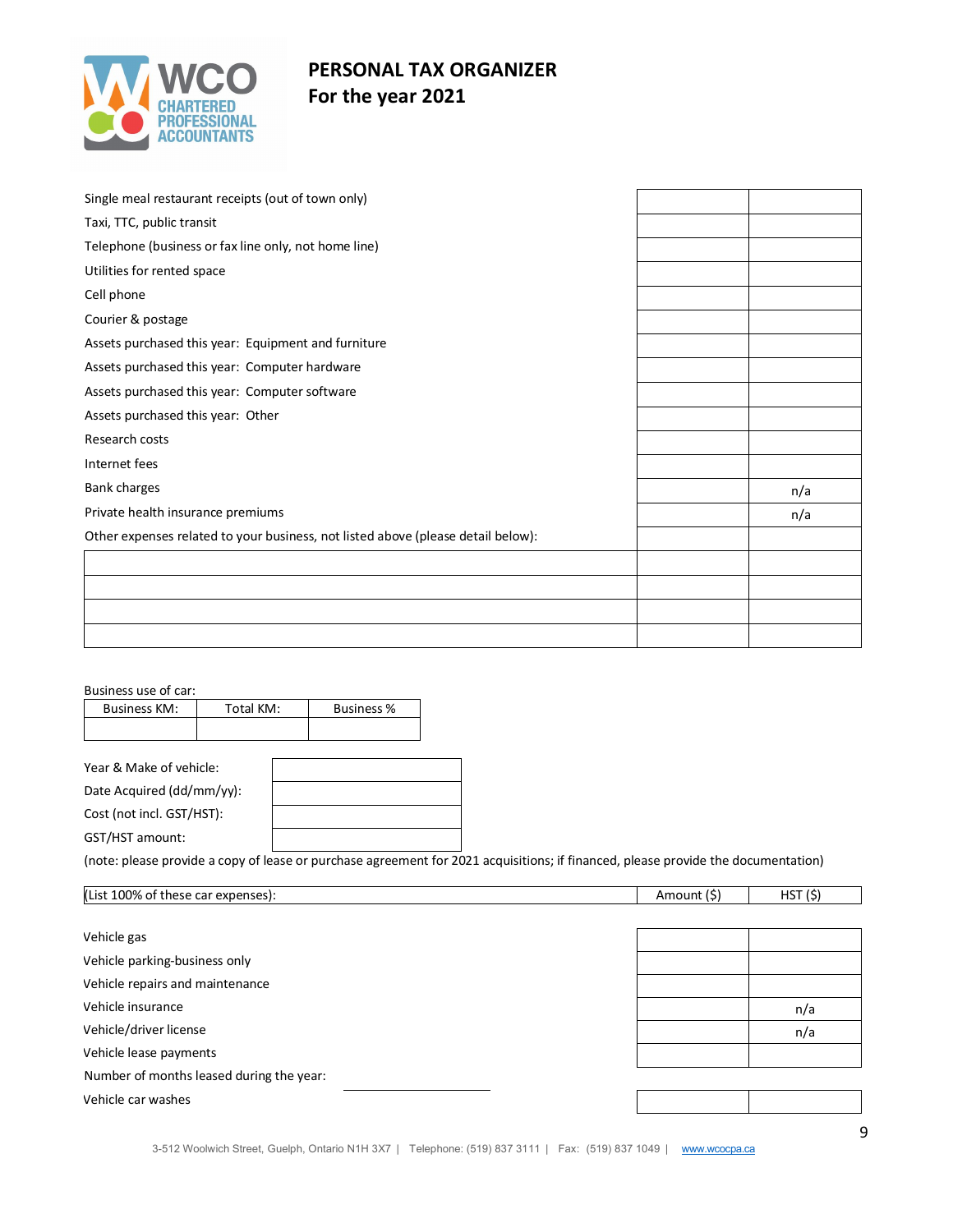

Vehicle motor league fees

Vehicle toll Fees

# **PERSONAL TAX ORGANIZER For the year 2021**

|  | n/a |
|--|-----|
|  |     |

### **Home office / studio / storage in the home calculations:**

| Square footage of work space:  |  |
|--------------------------------|--|
| Total square footage of house: |  |
| <b>Business %</b>              |  |

|                                 | Amount (\$) | HST(S) |
|---------------------------------|-------------|--------|
| Mortgage interest only          |             | n/a    |
| Rent                            |             | n/a    |
| Property tax                    |             | n/a    |
| Gas/oil                         |             |        |
| Hydro                           |             |        |
| Water/waste management          |             | n/a    |
| Security system                 |             |        |
| Lawn maintenance & snow removal |             |        |
| Condo Fees                      |             | n/a    |
| Repairs & maintenance           |             |        |
| Home insurance                  |             | n/a    |